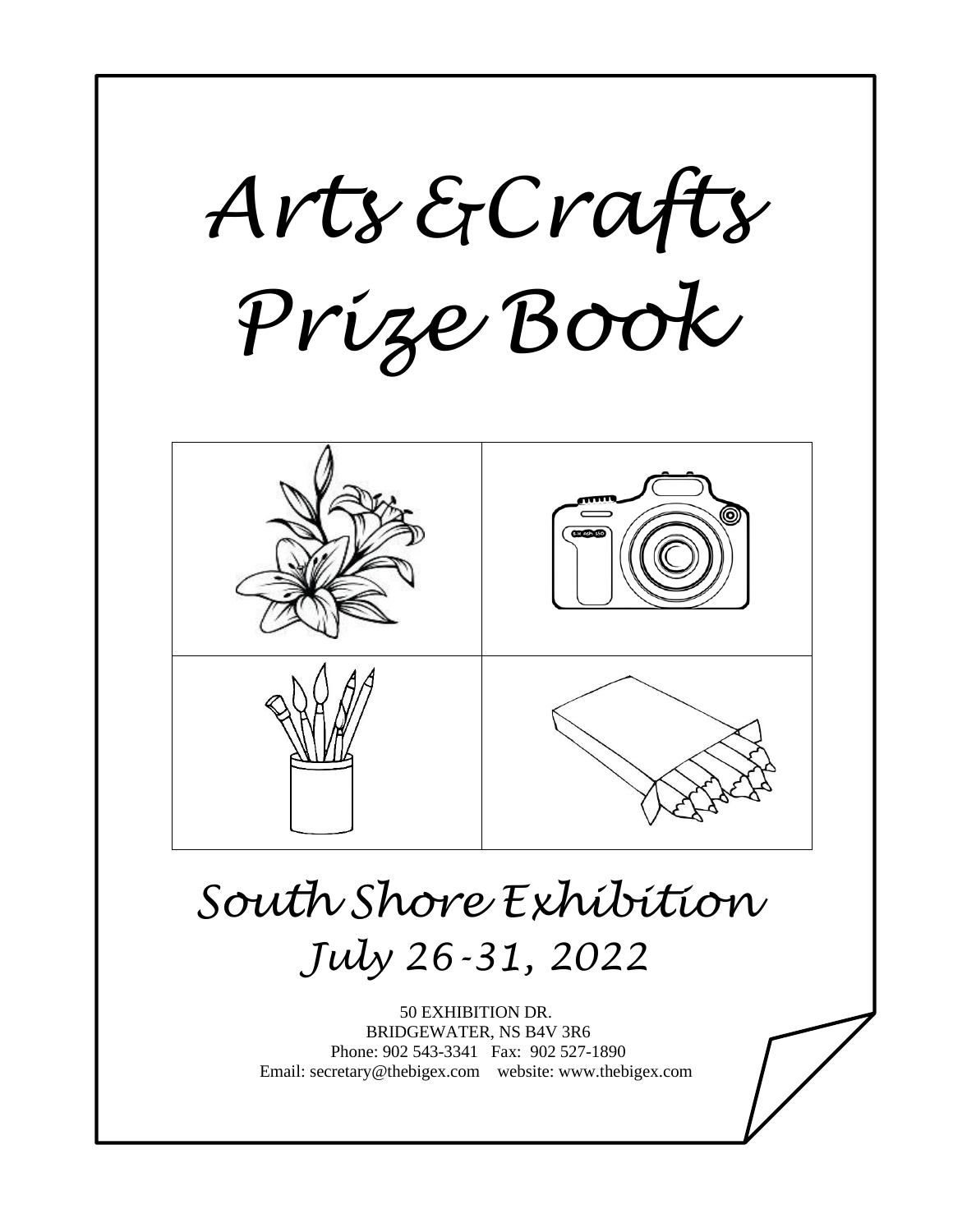### **2022 EXECUTIVE & BOARD OF DIRECTORS**

**President** - Tommy Mailman **1 st Vice President** – Robert Wentzell **2 nd Vice President** – Greg Rodenizer **Treasurer** – Tammy Rowter **Secretary** – Melissa Demone

Herbie Eagle, Emilie Hayward, Nick Hirtle, Cyril McInnis, Neil Veinotte, Cindy Wamboldt

**Manager –** Tammy Rowter **Office Administrator** – Julie Johnson

### **REGULAR OFFICE HOURS**

**PRE-EXHIBITION WEEK -** Monday to Saturday, 8:30 a.m. to 4:30 p.m.**,**

Sunday, July 24, 8:00 a.m. to 6:00 p.m., Monday, July 25, 8:00 a.m. to 9:00 p.m.

**EXHIBITION WEEK –** Tuesday, July 26 to Saturday, July 30 - 8:00 a.m. to 9:00 p.m.

Sunday, July 31 - 8:00 a.m. to 6:00 p.m.

### **GROUNDS & BUILDING HOURS**

**Main Ticket Entrance and Grounds are open daily**

Tuesday to Saturday  $-8:00$  a.m. to 11:00 p.m., Sunday from  $8:00$  a.m. to  $5:00$  p.m. **Livestock Buildings** are open daily 8:00 a.m. to 11:00 p.m. – Sunday, closing at 5:00 p.m. **Poultry Barn** and **Kids Petting Barn -** Tuesday to Saturday 12:00 noon to 10:00 p.m.., Sunday 11:00 a.m. to 5:00 p.m.

**Main Building -**Tuesday to Saturday 12:00 noon to 11:00 p.m., Sunday 12:00 noon to 5:00 p.m. **Midway** - Tuesday 6:00 p.m. to 10:00 p.m., Wednesday – Friday 1:00 p.m. – 11:00 p.m.

Saturday 12 noon – 12 midnight  $&$  Sunday 12 noon to 5:00 p.m.

### **ARTS AND CRAFTS HOURS**

Tuesday, 2:00 pm to 11:00 pm Wednesday to Saturday 12 noon to 11:00 pm

**Sunday 12 noon to 3 pm, (4:00 pm to 5:00 pm pick-up)**

you must present your pink copy in order to enter the grounds for free admission, after 3 pm only on Sunday.

| 2022 - ADMISSIONS (HST included)<br><b>CHILDREN 7 &amp; UNDER FREE EVERYDAY</b><br><b>GOVERNMENT ISSUED I.D. WILL BE REQUIRED</b> |                     |                |                          |
|-----------------------------------------------------------------------------------------------------------------------------------|---------------------|----------------|--------------------------|
|                                                                                                                                   | <b>CHILD (8-12)</b> | ADULT (13 $\&$ | <b>SENIORS (60 &amp;</b> |
|                                                                                                                                   |                     | up)            | <b>OVER</b> )            |
| <b>TUESDAY</b>                                                                                                                    | \$5.00              | \$5.00         | 5.00<br>\$               |
| WEDNESDAY                                                                                                                         | free                | \$8.00         | 7.00                     |
| <b>THURSDAY</b>                                                                                                                   | \$7.00              | \$8.00         | \$7.00                   |
| <b>FRIDAY</b>                                                                                                                     | \$<br>7.00          | \$10.00        | \$<br>9.00               |
| <b>SATURDAY</b>                                                                                                                   | \$7.00              | \$15.00        | \$13.00                  |
| <b>SUNDAY</b>                                                                                                                     | free                | \$5.00         | \$5.00                   |
| <b>YOUR BEST</b>                                                                                                                  |                     |                |                          |
| <b>VALUE WEEKLY</b>                                                                                                               | \$30.00             | \$40.00        | \$35.00                  |
| <b>BRACELET</b>                                                                                                                   |                     |                |                          |
| KID'S DAY - WEDNESDAY, JULY 27 - ALL CHILDREN 12 & UNDER                                                                          |                     |                |                          |
| FREE ADMISSION WHEN ACCOMPANIED BY AN ADULT                                                                                       |                     |                |                          |
| <b>WEEKLY PUNCH PASS - \$50.00</b>                                                                                                |                     |                |                          |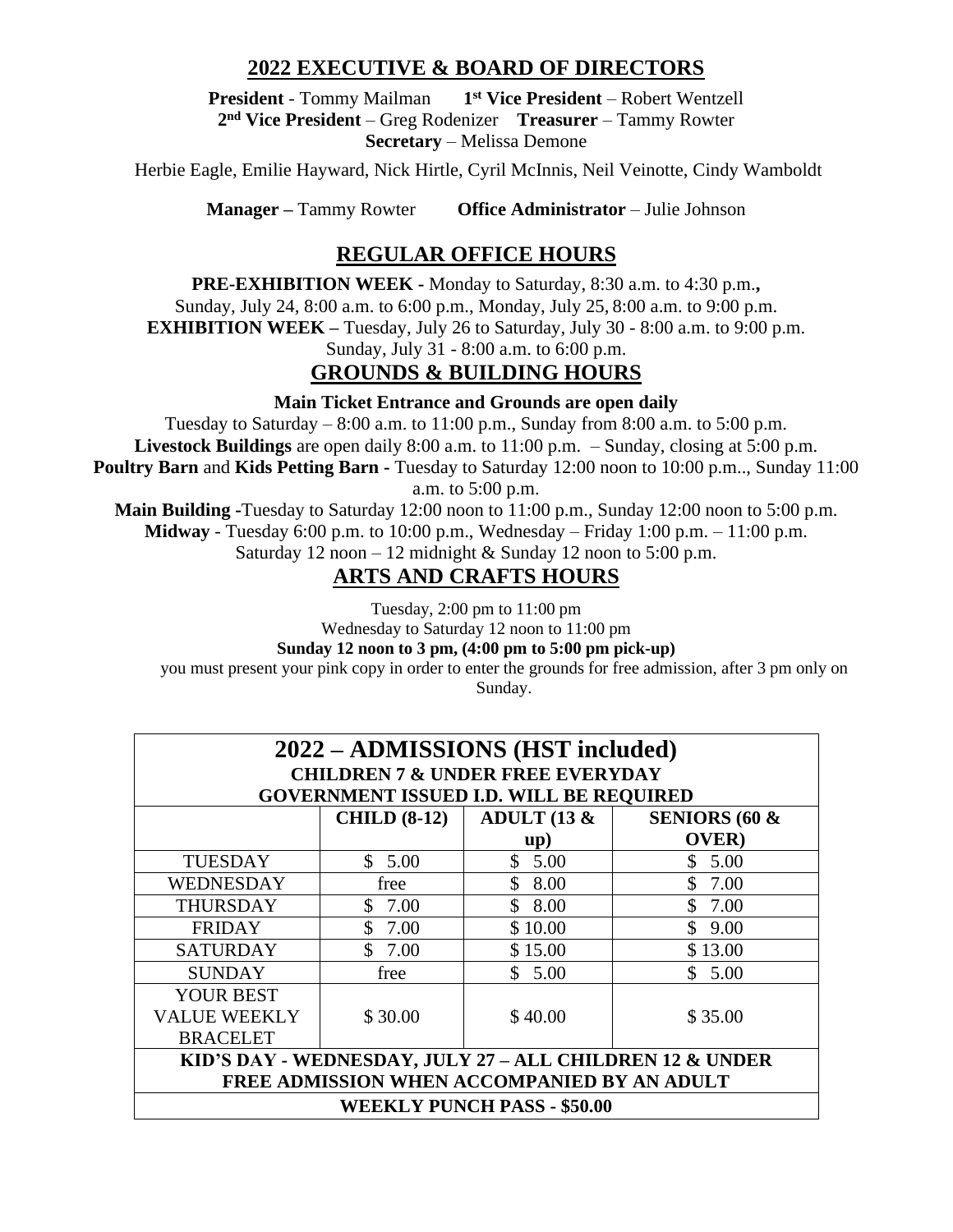# 2022 ARTS & CRAFTS

**Sponsor information is unavailable at the time of publication, but the sponsors will be recognized at the Exhibition.**

### **PLEASE NOTE: ONCE AGAIN, THIS YEAR THERE HAVE BEEN MANY CHANGES MADE TO THE EXHIBITORS PRIZE BOOK. THINGS HAVE BEEN CHANGED TO KEEP UP WITH THE CHANGING TIMES, AND TO MAKE THINGS MORE FUN AND BRING OUT THE CREATIVITY IN YOU!!**

- $\triangleright$  We encourage you to label all your items
- ➢ If possible, please state size and design on entry form

### **GENERAL RULES & REGULATIONS FOR ALL ARTS & CRAFTS CLASSES**

1) **WE ENCOURAGE YOU TO HAVE YOUR ENTRY FORMS FOR ALL ARTS AND CRAFTS CLASSES IN BY MONDAY, JULY 4<sup>th</sup>, 2022 at 4:00 PM.** Entry Forms are available at the Exhibition Office. If you're needing more forms, please contact the Exhibition Office.

2) Exhibitors for **Classes 61, 62 and 63** must be at the Arts and Crafts Building on Saturday July 23rd, between 9:00 am and 5:00 pm or on Sunday, July  $24<sup>th</sup>$ , between 8:00 am and 9:00 am.

### **JUDGING FOR CLASSES 61, 62 & 63 WILL TAKE PLACE ON SUNDAY, JULY 24<sup>th</sup>.**

3) Exhibitors for **Classes 64 and 65** must be at the Arts and Crafts Building Monday, July 25<sup>th</sup> from noon until 5pm. Class 64 exhibits may also be dropped off on Tuesday, July 26<sup>th</sup> from 8:00 am to 9:00 am.

### **JUDGING FOR CLASSES 64 & 65 WILL TAKE PLACE ON TUESDAY, JULY 26 th .**

4) **THERE WILL BE NO TUESDAY MORNING DELIVERY OF FLORICULTURE EXHIBITS.** All floriculture exhibits must be at the Arts and Crafts Building on Monday, July  $25<sup>th</sup>$ .

### 5) **THE BUILDING WILL NOT BE OPEN TO THE PUBLIC UNTIL ALL JUDGING IS COMPLETE.**

6) Entries from all classes must be picked up from the Arts and Crafts Building on Sunday, July 31st from 4:00 to 5:00 pm.

### EXHIBITORS MUST PRESENT THE PINK COPY OF THE ORIGINAL ENTRY FORM FOR FREE ADMITTANCE TO THE GROUNDS, **ONLY AFTER 3 PM ON SUNDAY**.

7). When the class states "any other item," an article cannot be entered in a class already listed. If there are three entries of the same variety in an "any other" class, a separate class will be made.

8). **The South Shore Exhibition will be charging a 10% sellers fee to any articles sold; this fee will be charged to the Exhibitor.** This fee will be added to the price that has been set by the Exhibitor.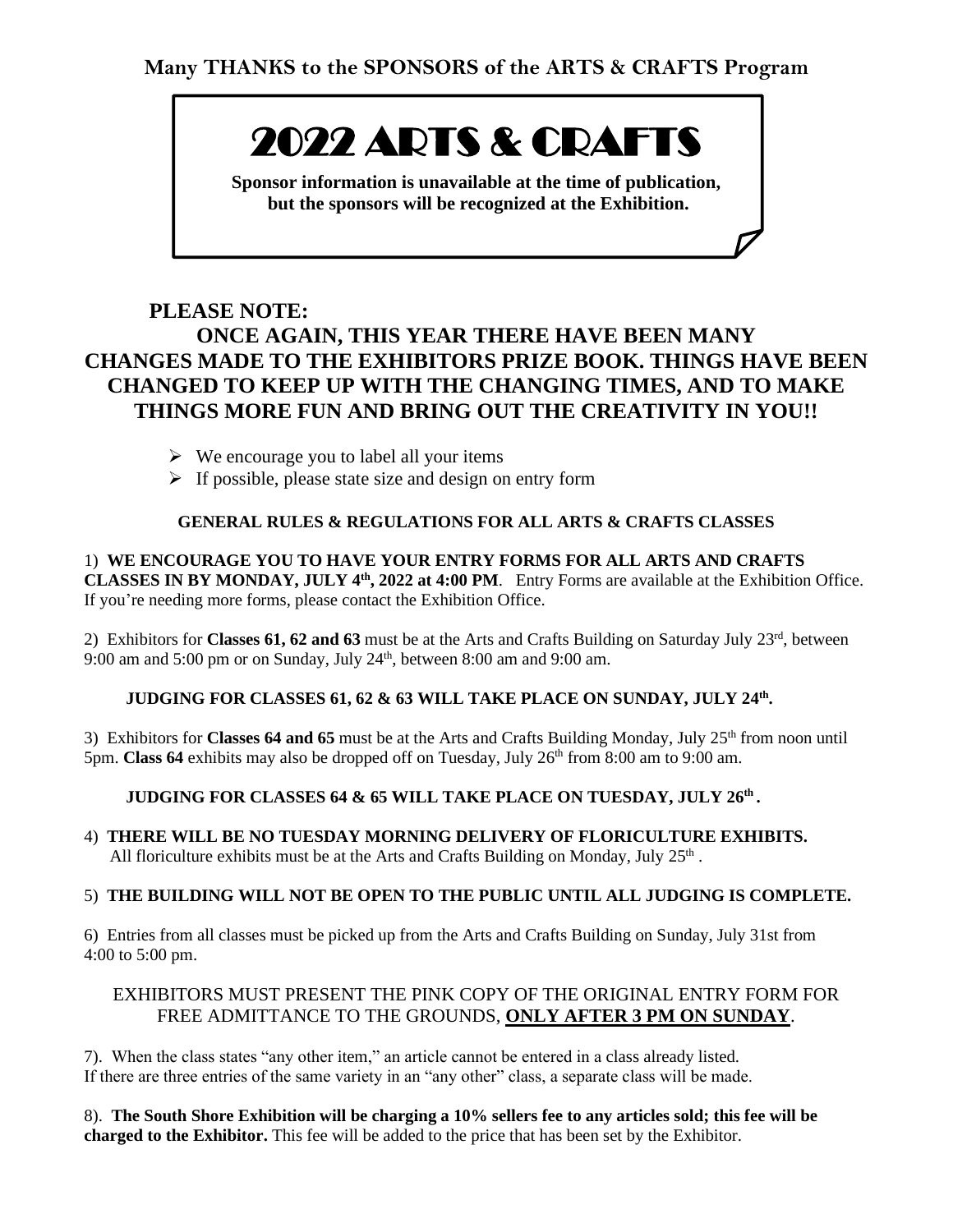Every attempt will be made to display sold articles for as long as possible.

9). PLEASE make sure when filling out the entry form you state exactly what class and section you are entering, also, size of exhibit (if any) and age of exhibitor if entering in the Junior or Intermediate classes.

10). **Exhibitors can make only one entry and receive ONE prize in each section**.

11). **TAGS FOR YOUR EXHIBITS WILL BE AVAILABLE FOR PICK-UP THE WEEK OF JULY 11 AT THE EXHIBITION OFFICE**. Tags will be available at the Arts and Crafts Building for those who cannot pick them up prior to bringing in their exhibits. Exhibitors are responsible for attaching tags to their exhibits. **Please be sure to sign your tags!**

12). Judges are not required to award prize money in any section in which they consider the work to be below standard. If an exhibit is of an inferior quality, the judge shall award only such prizes as he or she deems the exhibit merits. Prior to judging, the judge and/or staff have the authority to move an article to a more suitable category.

13). Check individual classes for other rules and regulations.

14). Please note that each class goes on a separate entry form - i.e. Class 61 and all its sections has its own form, Class 62 and all its sections has its own form, and so on for the remaining classes 63, 64 & 65.

15. Exhibits can have been made over the last 3 years (2020, 2021, 2022), for this year only, due to the cancellation of the last 2 years exhibitions. All exhibits from the previous years have been photographically recorded. If it is deemed that the exhibit has been previously exhibited, we reserve the right to reject the entry.

16. Exhibits, once in the Arts and Crafts Building, are under the control and subject to orders of the Arts and Crafts Director and the staff and cannot be removed or withdrawn without permission of the Director and/or Manager. Any article soiled or defaced is not eligible for competition.

17. Arrangements and displays of articles are under the control of the Director and Staff.

**PLEASE NOTE:** To be eligible to enter any of the special categories SENIORS & **ADULTS MUST ENTER IN NO LESS THAN 4 (four) REGULAR CATEGORIES AND INTERMIDIATE & JUNIORS IN 1 (one). PROOF OF PURCHASE IS REQUIRED IN EACH CATEGORY. PLEASE ATTACH PRODUCT LABEL & RECIPE TO EACH ENTRY TAG.**

### **SKILL LEVEL CATEGORIES FOR ALL CLASSES**

**BEGINNER: MUST HAVE BEEN DOING THE ART FORM FOR 2 YEARS OR LESS.**

**AMATEUR: MUST HAVE BEEN DOING THE ART FORM FOR MORE THAN 2 YEARS AND NOT BE MAKING A PROFIT FROM THEIR CRAFT. MUST HAVE TAKEN NO FORMAL TRAINING**

**PROFESSIONAL: MAKING A PROFIT FROM YOUR ART FORM. CAN HAVE HAD FORMAL TRAINING.** 

### **CLASS 61 - HANDCRAFTS**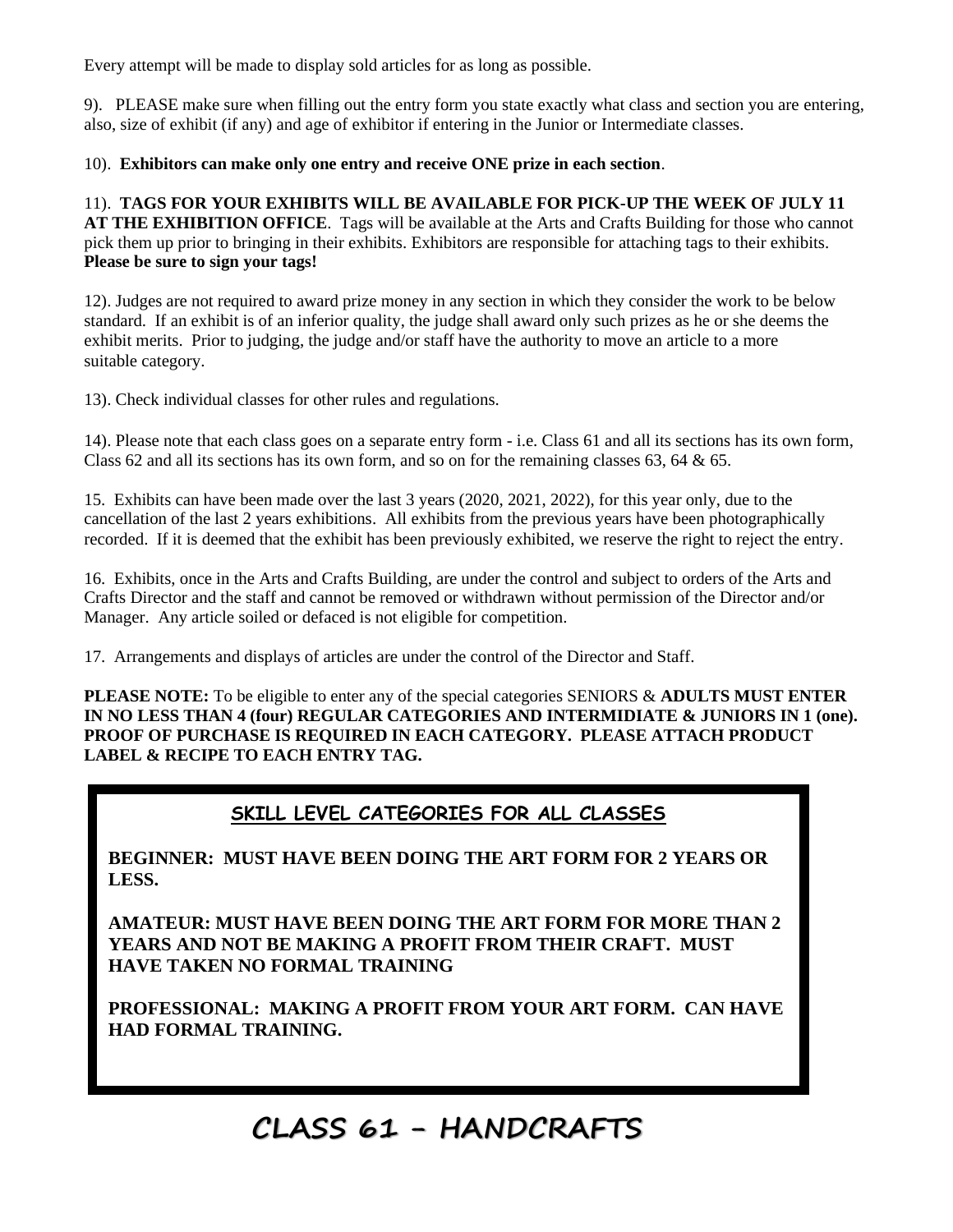### **CHECK GENERAL RULES AND REGULATIONS FOR INFORMATION ON ENTRY FORMS, DELIVERY AND PICK UP OF EXHIBITS, ETC.**

### **PLEASE SEE ABOVE FOR NEW CATEGORIES FOR CLASSES**

### **CLASS 61A: QUILTED ITEMS/TABLECLOTHS/ BEDSPREADS**

Hand Quilted Quilts will not be judged against Machine Quilted Quilts and vice versa.

NOTE: A quilt has a front, back & middle (three layers). Twin size or larger. Put bed size on the tag.

### **Sections**  $1 - 5$  **1**<sup>st</sup>  $- 20.00$  **2**<sup>nd</sup>  $- 15.00$  **3**<sup>rd</sup>  $- 10.00$

- 1. Quilt, appliqué design, hand quilted
- 2 Quilt, patchwork design, hand quilted
- 3 Quilt, embroidered design, hand quilted
- 4 Quilt, paper pieced, hand quilted
- 5 Any original design, hand quilted

### **Sections 6 – 10 1 st – 18.00 2nd – 13.00 3rd – 8.00**

- 6 Quilt, applique design, machine quilted
- 7 Quilt, patchwork design, machine quilted
- 8 Quilt, embroidered design, machine quilted
- 9 Quilt, paper pieced, machine quilted
- 10 Any original design, machine quilted
- **\*\* PLEASE NOTE \*\* Original design is a design you have created yourself.**



# People's Choice for Quilts Rosette Ribbon

 **Sections 11 – 19 1st – 10.00 2nd – 8.00 3rd – 6.00**

### **ARTICLE JUDGED ON QUILTING ONLY**

- 11 Premade Quilt Top, hand quilted
- 12 Quilted tablecloth, centerpiece, or lap quilt, hand quilted
- 13 Crib quilt, hand quilted
- 14 Crib quilt, machine quilted
- 15 Wall hanging (please include dowel to hang), hand quilted
- 16 Table runner OR placemats, hand quilted
- 17 Wearable quilted item, including bags, hand quilted
- 18 Pillow, may or may not contain pillow, hand quilted
- 19 Any other article, not previously listed, hand quilting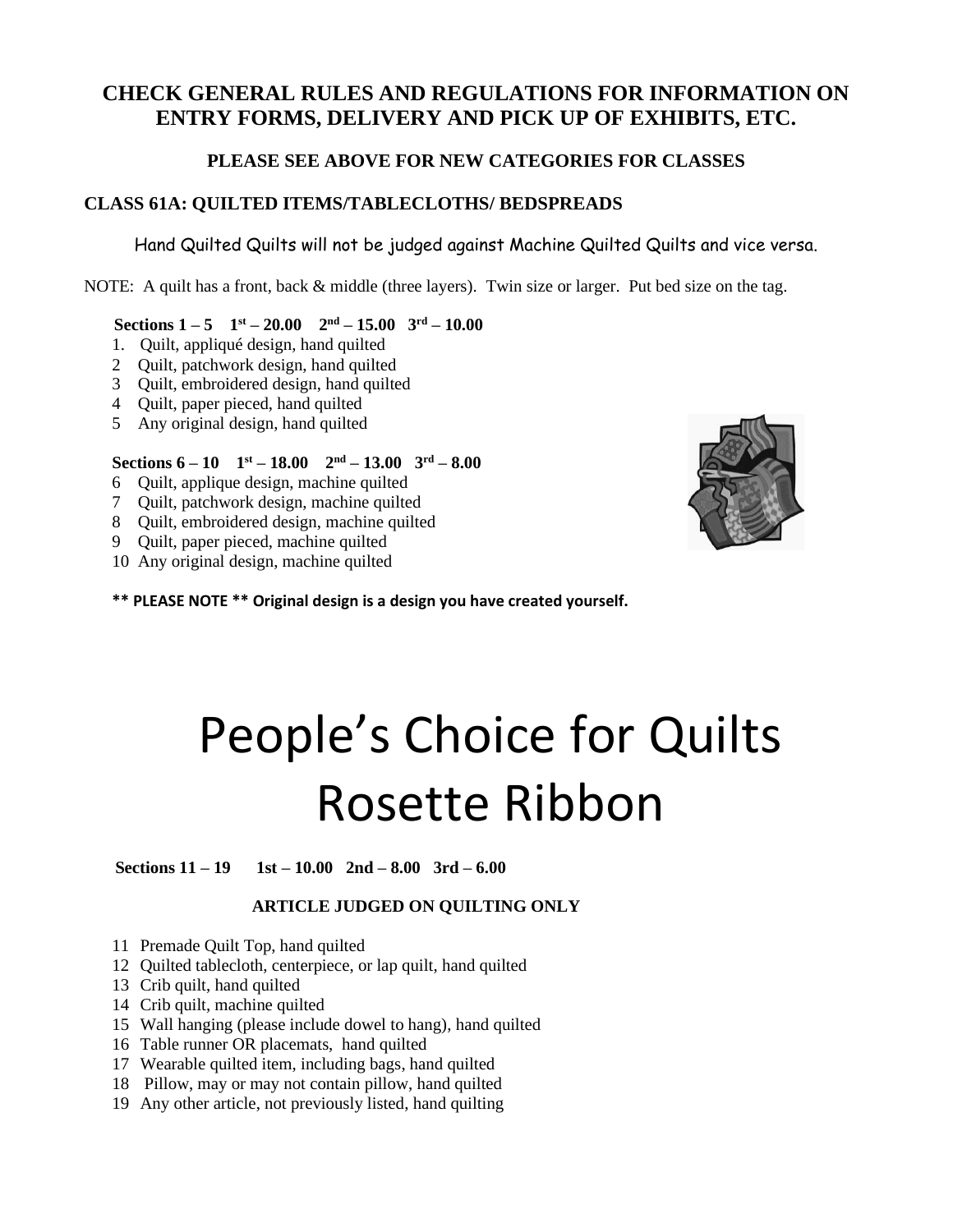If rugs are to be hung, they must include a dowel.

### **SECTIONS**  $1-5$   $1$ <sup>st</sup>  $-10.00$   $2^{nd} - 8.00$   $3^{rd} - 6.00$

- 1. Traditional Hooked Floor Mat made with suitable material including wool, nylon, fleece and cotton, yarn or fabric
- 2. Crochet/Knit Mat
- 3. Rope Mat
- 4. Nova Scotia theme mat, any type
- 5. Any other article 3-D piece, pillow, table mat/runner, wall hanging (please include dowel to hang),etc.

### **CLASS 61C: KNITTING**

### **Sections 1-5,**  $1^{st} - 6.00$   $2^{nd} - 5.00$   $3^{rd} - 4.00$

- 1. Adult pullover or cardigan
- 2. Baby's set or baby dress
- 3. Child's pullover or cardigan
- 4. Crib Covering/ baby blanket
- 5. Afghan

### **Sections 6-12,**  $1^{st} - 4.00$   $2^{nd} - 3.00$   $3^{rd} - 2.00$

- 6. Plain Mittens
- 7. Patterned Mittens
- 8. Plain Socks
- 9. Patterned Socks

### **CLASS 61D CROCHETING**

**Sections 1-7,**  $1^{st} - 4.00$   $2^{nd} - 3.00$   $3^{rd} - 2.00$ 

- 1. Baby Set, 2 pieces or more
- 2. Hat, headband, scarf, or cowl
- 3. Centerpiece, small, up to 12 x 12 inch
- 4. Centerpiece, large, 12 x 12 inch or more
- 5. Crib covering/baby blanket

### **CLASS 61E: NEEDLEWORK**

### **HAND NEEDLEWORK ONLY**

(Including Petit Point, Needlepoint, Cutwork and Cross Stitch, Embroidery)

### **Sections 1-3,**  $1^{st} - 6.00$   $2^{nd} - 5.00$   $3^{rd} - 4.00$

- 1. Pillow cases, Table runner, Bureau scarf
- 2. Wall hanging
- 3. Any article not listed
- 10. Gloves
- 11. Hat, Headband, Scarf or Cowl
- 12. Any other knitted item, not previously listed

- 6. Afghan
- 7. Any other crochet item, not previously listed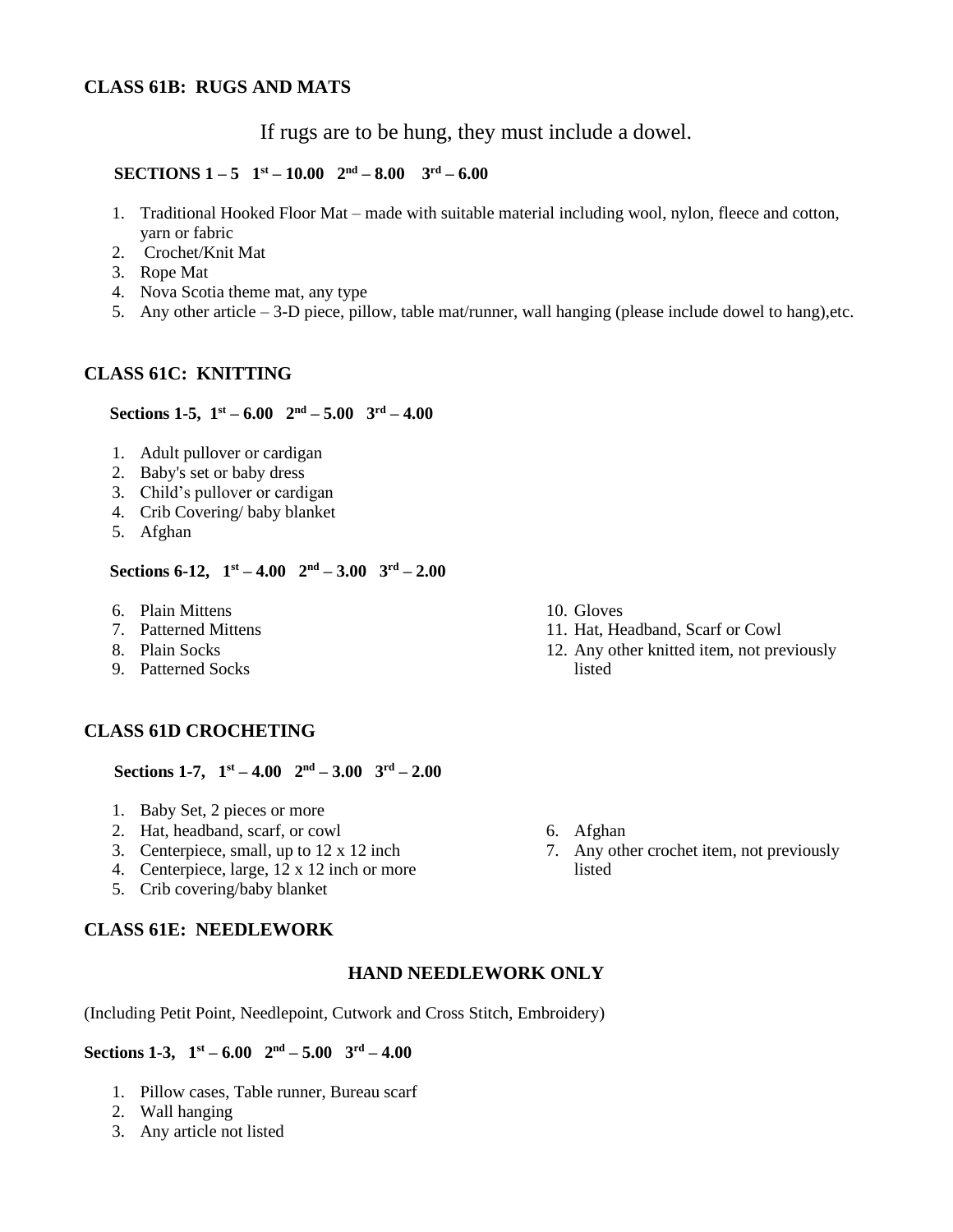### **CLASS 61F: SEWING**

#### **Sections 1-6,**  $1^{st}$  **-**  $$6.00$   $2^{nd}$  **-**  $$5.00$   $3^{rd}$  **-**  $$4.00$

- 1. Shirt/ Blouse
- 2. Pants
- 3. Dress
- 4. Market bag/ Purse
- 5. Bubble Quilt
- 6. Rag Quilt

#### **Sections 7 - 11,**  $1^{st}$  **- \$5.00**  $2^{nd}$  **- \$4.00**  $3^{rd}$  **- \$3.00**

- 7. Kitchen Apron
- 8. Stuffed Toy
- 9. Doll's clothing
- 10. Household article: pillowcases, placemats, runner, curtains, etc.
- 11. Any other article

### **CLASS 61G: HOLIDAY**

#### **Sections 1** – **8**,  $1^{st}$  – **6.00**  $2^{nd}$  – **5.00**  $3^{rd}$  – **4.00**

Can be any holiday item, Christmas, Easter, Halloween etc.

- 1. Quilted Table Cloth
- 2. Stocking NO pre-quilted panels
- 4. Wreath
- 5. Wall hanging ( must include dowl or have the ability to hang)
- 6. Ornament
- 7. Centerpiece
- 8. Any other item, not previously listed

### **CLASS 61H: FELTING**

#### **Sections 1-7,**  $1^{st}$  **- 5.00**  $2^{nd}$  **- 4.00**  $3^{rd}$  **- 3.00**

- 1. Pillow
- 2. Small Item, less than 12 x 12 inch in size
- 3. Large Item, more than 12 x 12 inch in size
- 4. Coasters, set of 4

#### **Class 61I: DECORATIVE PAINTING**

 **Section 1- 3,**  $1^{st} - 5.00$   $2^{nd} - 4.00$   $3^{rd} - 3.00$ 

- 1. Decorative painting on any item
- 2. Stencil painting on any item
- 3. Any other painted item, not previously listed

### **CLASS 61J: WOODWORKING**

- 5. Ornament
- 6. Any 3D item
- 7. Any other Article, not listed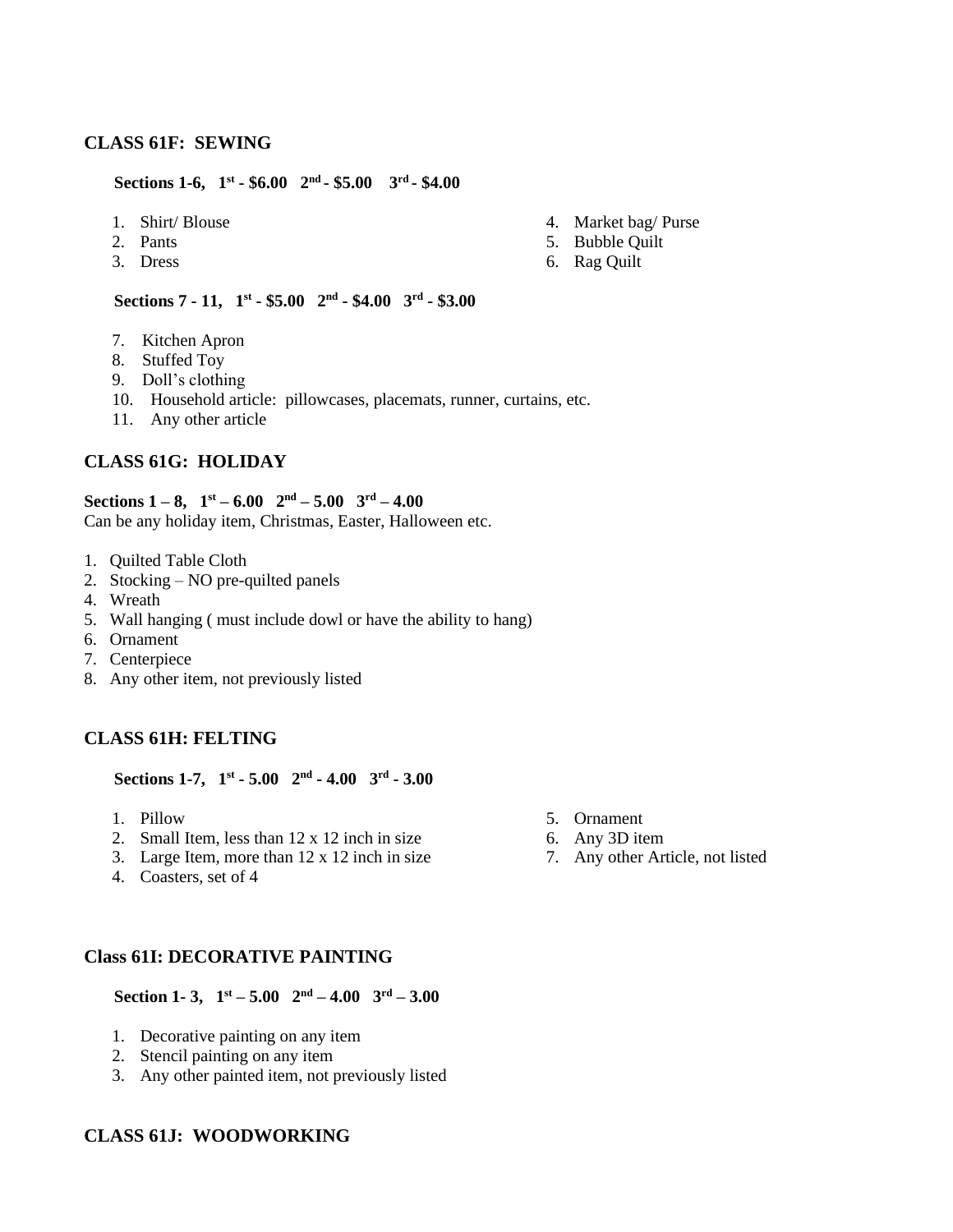#### **Section 1-11,**  $1^{st} - 8.00$   $2^{nd} - 6.00$   $3^{rd} - 4.00$

- 1. Rack or Shelf any size
- 2. Toy
- 3. Bird House, Bat House, Bird Feeder
- 4. Hand Carving
- 5. Machine Carving
- 6. Folk Art

### **CLASS 61K: PAPER CRAFTING**

### **Section**  $1 - 12$ ,  $1$ <sup>st</sup>  $- 5.00$   $2$ <sup>nd</sup>  $- 4.00$   $3$ <sup>rd</sup>  $- 3.00$

- 1. Scrapbooking Bling Bing/Distressing must contain both elements on one page
- 2. Scrapbooking Pockets/ Journaling/Vellum must contain all 3 elements on one page
- 3. Scrapbooking Album minimum 5 pages
- 4. Scrapbooking 2022 Exhibition theme
- 5. Handmade Card
- 6. Paper Quilling, any item
- 7. Origami, 3 different items
- 8. Paper Flower bouquet, 3 stems
- 9. Decoupage
- 10. Paper Mache
- 11. Homemade Paper
- 12. Any other item, not listed

### **CLASS 61L: MISCELLANEOUS**

### **Section**  $1-8$ ,  $1$ <sup>st</sup>  $-6.00$   $2$ <sup>nd</sup>  $-5.00$   $3$ <sup>rd</sup>  $-4.00$

- 1. Pottery
- 2. Stained Glass
- 3. Wreaths
- 4. Resin Art no mould work
- 5. Metal Works (Not Recycled)
- 6. Model, not from kit or wood
- 7. Nature Work
- 8. Any other item

### **CLASS 61M: BERNARDIN**

### **SNAP LID/MASON JAR CREATIVE CRAFT**

Best decorated or functional homemade craft, using a *Bernardin Mason Jar and /or 2 piece snap lid.*

### **PRIZE: - \$20.00 Gift Certificate + Rosette Ribbon**

### **CLASS 61N: RECYCLING**

- 7. Model, (no kits)
- 8. Article of furniture, small
- 9. Article of furniture, large
- 10. Wood burning
- 11. Any other article not listed.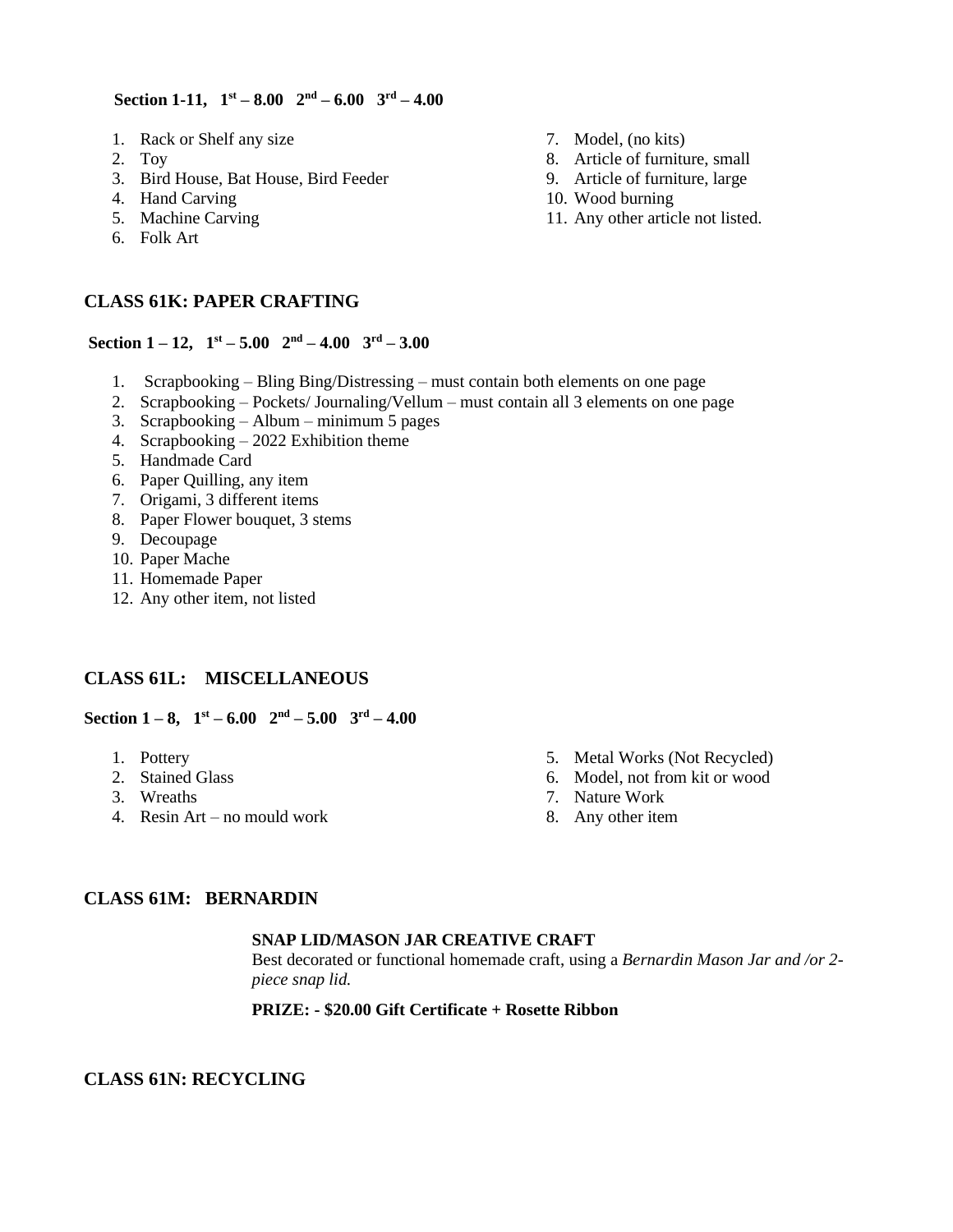**Must contain at least 50% of recycled material**

 **Sections: 1 - 8, 1st - \$5.00 2nd \$4.00 3rd \$3.00**

- **1. Artwork, suitable for hanging**
- **2. Best use of recycled wood**
- **3. Transform metal cans into a useful item, minimum 3 cans**
- **4. Clothing recycled for another purpose**
- **5. Seasonal/Holiday**
- **6. Metal Work**
- **7. Transform a milk carton/jug into a useful item**
- **8. Any other article, not listed**

BEST OF SHOW FOR CLASS 61N MUNICIPAL JOINT SERVICES BOARD **LUNENBURG REGIONAL** A GIFT BAG DONATED BY: Community Recycling Centre

### **CLASS 61O: HANDMADE JEWELRY**

**Sections 1** – **6,**  $1^{st}$  **- 5.00**  $2^{nd}$  **- 4.00**  $3^{rd}$  **- 3.00** 

- 1. Ring
- 2. Necklace
- 3. Bracelet
- 4. Brooch
- 5. Earrings
- 6. Set of 3, any of the above listed

### **CLASS 61P: SEA GLASS \*\*TUMBLED GLASS WILL NOT BE ACCEPTED, ONLY REAL SEA GLASS\*\*\***

### **Sections 1** – **4,**  $1^{st}$  **- 5.00**  $2^{nd}$  **- 4.00**  $3^{rd}$  **- 3.00**

- 1. ART WORK USING ONLY SEA GLASS
- 2. ART WORK USING SEA GLASS AND OTHER MEDIUM 50% SEA GLASS
- 3. SEA GLASS JEWELLERY
- 4. RESIN WORK WITH SEA GLAS

### **CLASS 61Q: CULTURAL ARTS**

**Sections 1** – **6,**  $1^{st}$  **- 5.00**  $2^{nd}$  **- 4.00**  $3^{rd}$  **- 3.00** 

- 1. Clothing
- 2. Jewellery
- 3. Instruments
- 4. Weaving
- 5. Art work

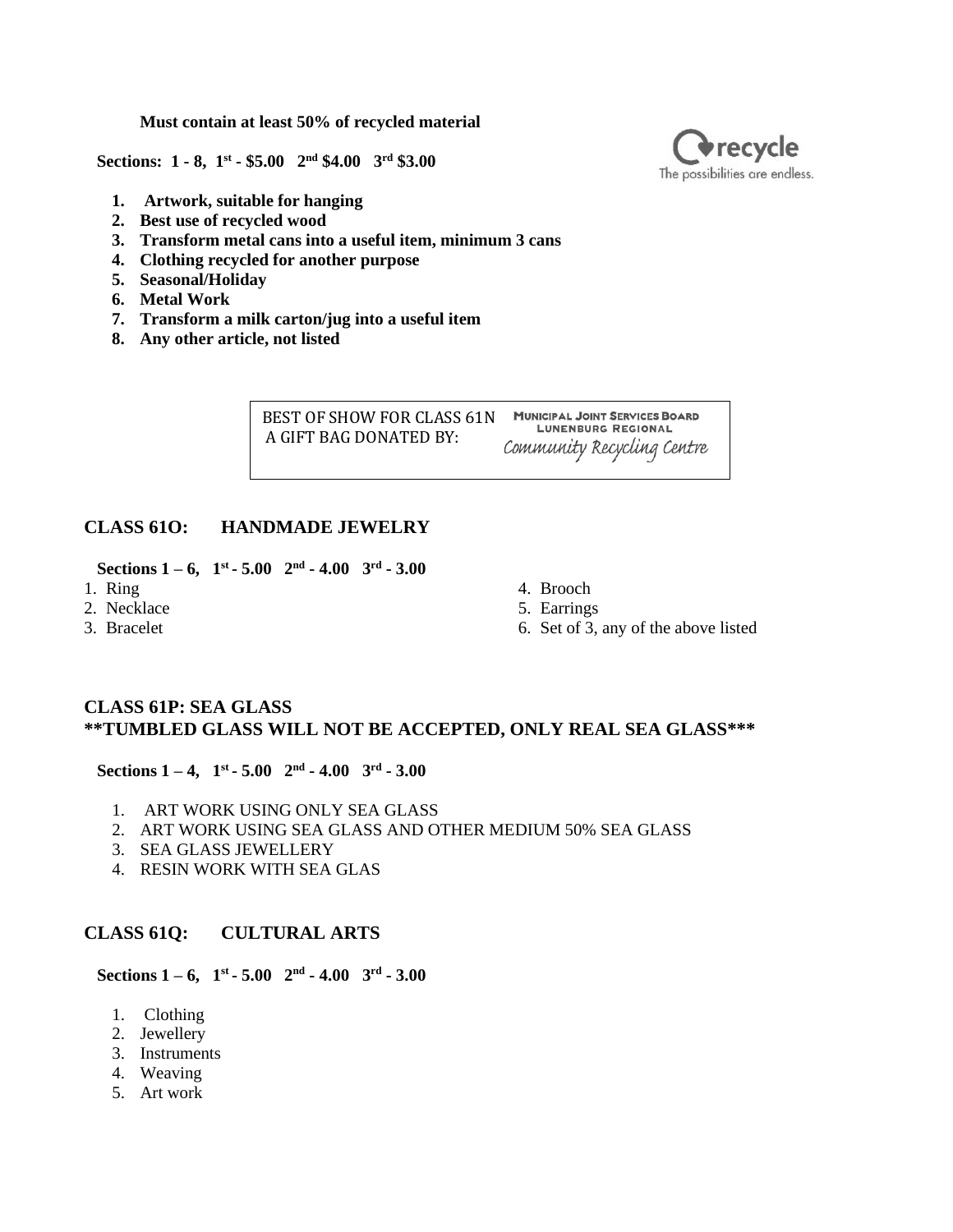6. An art form, from your culture, not already listed

### **CLASS 61R: NAILED IT**

### **Sections 1**,  $1^{st}$  **- 5.00**  $2^{nd}$  **- 4.00**  $3^{rd}$  **- 3.00**

\*\*\*THIS IS A NEW CLASS\*\*\*

The idea of this is you look on Pinterest and find an idea. You then try to recreate the idea. \*\*You MUST include a printed page of the Pinterest idea\*\* You will be judged on difficulty, creativity, technique and how much the finished product looks like the interest idea.

1. Any Pinterest idea

### THE ANN JODREY-MAILMAN MEMORIAL AWARD OF EXCELLENCE

is presented to an exhibitor who demonstrates quality workmanship, creativity and dedication for being a long-term participant of the South Shore Exhibition. This Award is dedicated in memory of Ann, by her family, to commemorate her love for Arts & Crafts.

### ……LOVE, LOVE, LOVE MY ARTS & CRAFTS……

### **CLASS 62 - FINE ARTS**

### 1. **IT IS UNDERSTOOD THAT ALL ENTRIES MUST BE ORIGINAL, THAT THEY MUST HAVBEEN PAINTED WITHIN THE LAST 3 YEARS AND NOT EXHIBITED BEFORE AT THIS EXHIBITION.**

2. **ALL WORK MUST BE READY TO HANG.** Oils – framed or mounted with hooks and wire, all other works on paper must be able to be hung. Work that is not adequately prepared for hanging may be rejected.

3. Every consideration will be given to show all exhibits to the best possible advantage according to the space available for display.

4. All work will be judged according to quality of the medium submitted. No prize will be awarded knowingly to a copy of any kind. Number paintings or other kit-type art will not be displayed or judged in this division.

5. ALTHOUGH CARE WILL BE GIVEN, THE SOUTH SHORE EXHIBITION WILL NOT BE RESPONSIBLE FOR ANY LOSS OR DAMAGE TO ART WORK.

A **medium** refers to the materials that are used to create a work of **art**. The plural of **medium** is **media**. Some of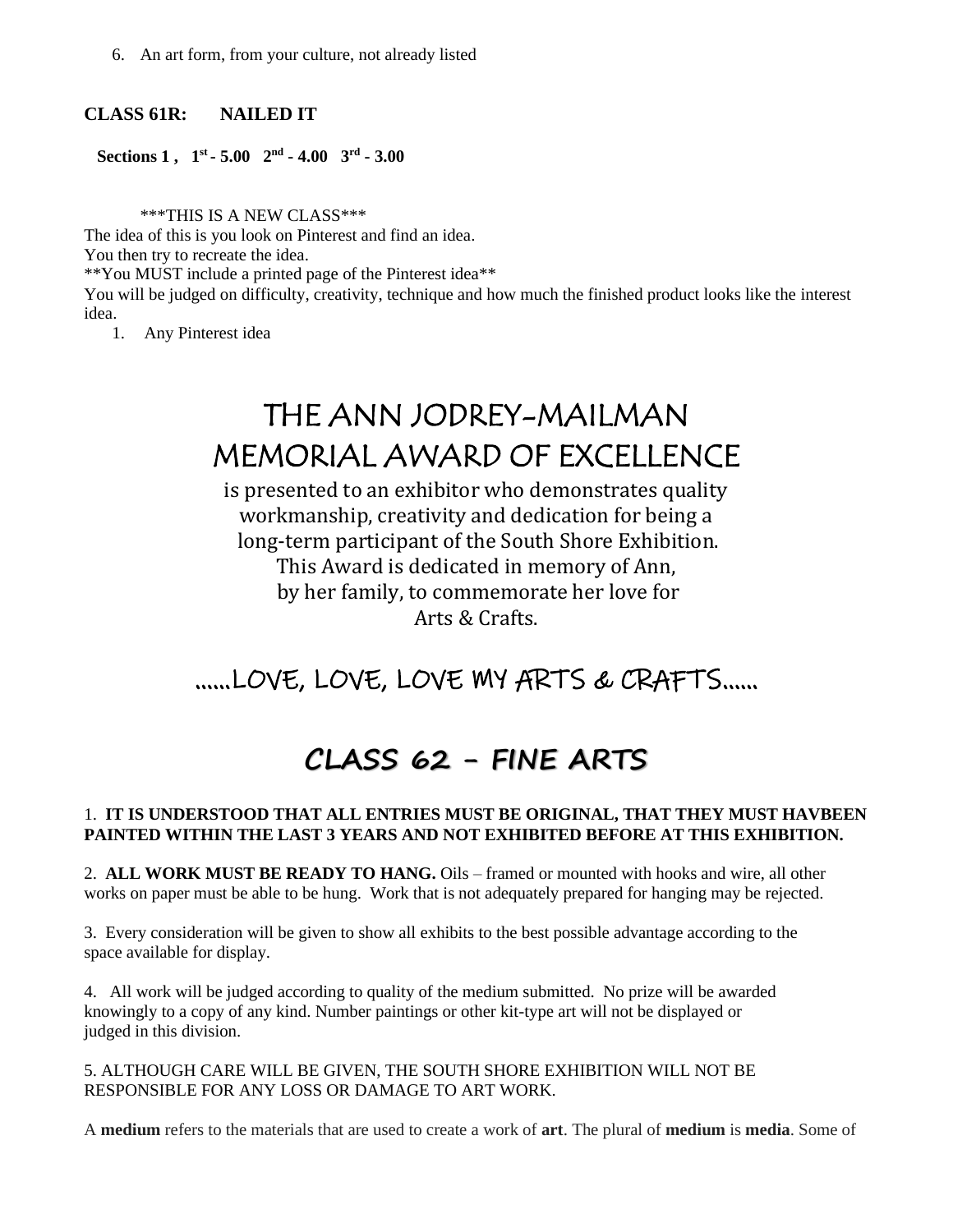the most common **media** are oil paints (paints that use oil to hold pigments together), tempera (pigments held together with egg yolk), marble (soft, white stone), and bronze (a metal used to cast sculptures).

Drawing - Pencil, Colored pencil, Ink, Markers, Pastels, Chalk. Painting – Watercolor, Acrylic, Oil

A **still life** is a painting of a group of inanimate objects (fruit in a bowl, flowers in a vase, etc.)

**Abstract Art** (sometimes called nonobjective art) is a painting or sculpture that does not depict a person, place, or thing in the natural world. With abstract art, the subject of the work is based on what you see: colours, shapes, brushstrokes, size, scale, and, in some cases, the process itself, as in action painting.

### **CLASS 62A Fine Arts**

 **Sections**  $1 - 7$ ,  $1^{st} - 7.00$   $2^{nd} - 6.00$   $3^{rd} - 5.00$ 

- 1. Drawing, may be pencil, crayon…
- 2. Drawing, ink
- 3. Painting, oil
- 4. Painting, acrylic
- 5. Painting, water color
	- 6. Abstract, any medium.
	- 7. Any other drawing/painting

### **CLASS 64 - PHOTOGRAPHY**

### 1. **ALTHOUGH CARE WILL BE OBSERVED, THE SOUTH SHORE EXHIBITION WILL NOT BE RESPONSIBLE FOR DAMAGE TO OR LOSS OF PHOTOGRAPHS.**

2. Photographs should have been taken within the past 3 years and not exhibited before this Exhibition

### 3. **ALL WORK MUST BE READY TO HANG.**

**EXHIBITORS ARE RESPONSIBLE FOR ADEQUATE FITTINGS FOR HANGING.** If photographs are not submitted with adequate fittings for hanging, the Director has the discretion to NOT hang such photographs.

4. Photography will be judged on COMPOSITION, SUBJECT MATTER AND TECHNIQUE.

5. No duplication of pictures. The same picture cannot be entered in different classes or sections.

6. If a photograph is deemed to be a victim of plagiarism, a stolen picture or have a copyright, it will not be displayed or judged.

### **CLASS 64A: COLOR , EDITED** (8x10 or larger only please)

\*unedited means only cropped

**Sections**  $1-15$ ,  $1^{\text{st}} - 8.00$   $2^{\text{nd}} - 6.00$   $3^{\text{rd}} - 4.00$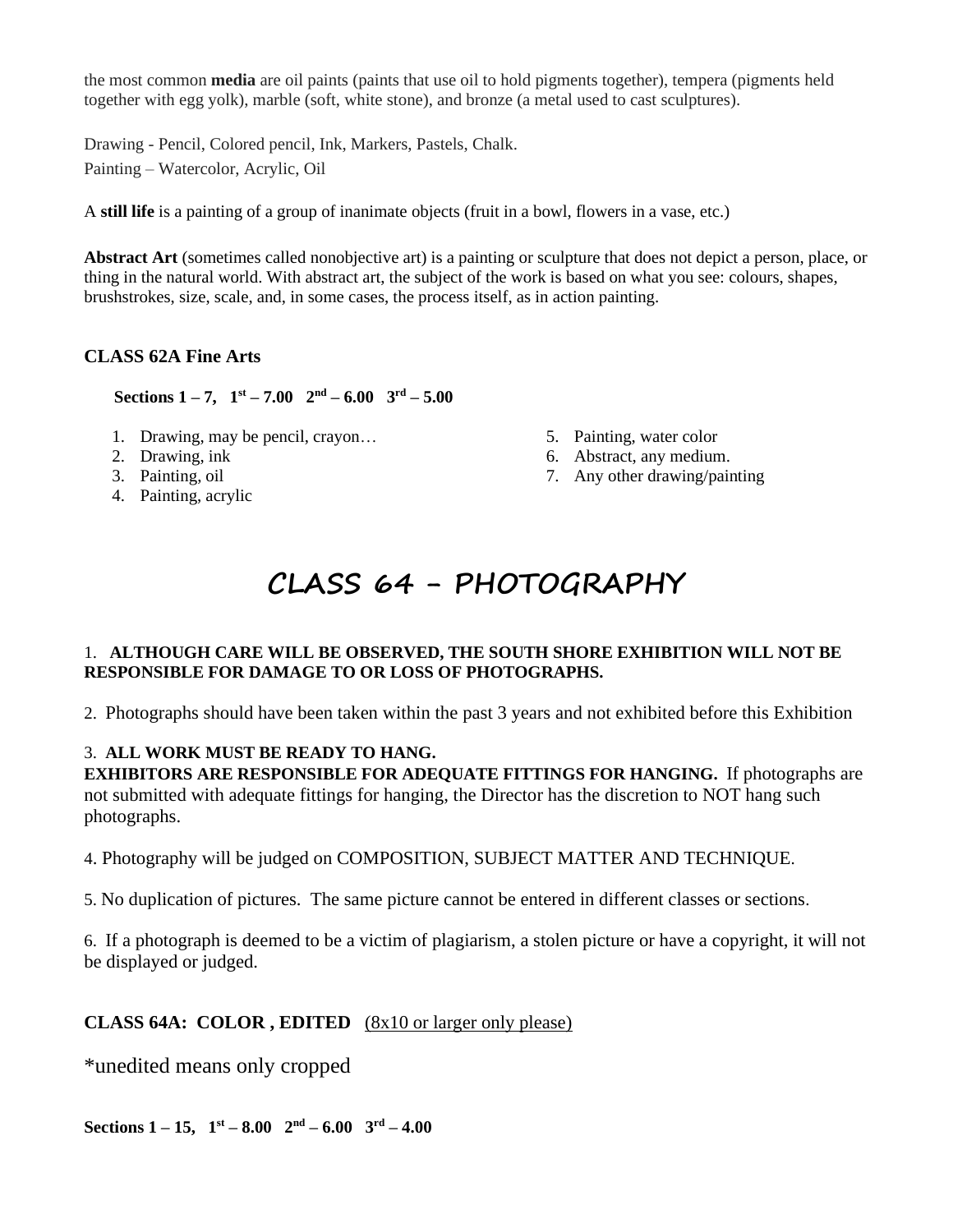- 1. Creative Portraits
- 2. People the people must be the focal point
- 3. Animals in Action
- 4. Holiday Fun
- 5. Reflections
- 6. Waterfalls
- 7. Starts with an "A"
- 8. Something Blue
- 9. Eyes
- 10. Sun Flare
- 11. Make me Laugh
- 12. Local Treasures must state where the photo was taken
- 13. Depth of Field
- 14. Night time
- 15. South Shore Exhibition

### **CLASS 64B: COLOR UNEDITED** (5x7 or larger only please)

### **Sections 1** – **9**,  $1^{st}$  – **7.00**  $2^{nd}$  – **5.00**  $3^{rd}$  – **3.00**

- 1. Creative Portrait
- 2. Sunbeams, Light Rays and Sun Stars
- 3. Smiling Pets
- 4. Christmas Lights
- 5. Starts with a "B"
- 6. Right Place, Right Time
- 7. Depth of Field
- 8. Sunsets
- 9. South Shore Exhibition

### **CLASS 64C: BLACK AND WHITE** (5x7 or larger only please)

**Sections 1** – **4,**  $1^{st}$  – **7.00**  $2^{nd}$  – **5.00**  $3^{rd}$  – **3.00** 

- 1. Flower Power
- 2. Happy People
- 3. Triangles in Nature
- 4. A Piece of History

### **CLASS 64D: Aerial** (5x7 or larger only please)

### **Sections 1** – **4,**  $1^{st}$  – **7.00**  $2^{nd}$  – **5.00**  $3^{rd}$  – **3.00**

- 1. Different view of a town
- 2. Sky line from above
- 3. An unaccessible spot
- 4. Exhibition Picture

### **PEOPLE'S CHOICE FOR PHOTOGRAPHY** *Rosette Ribbon*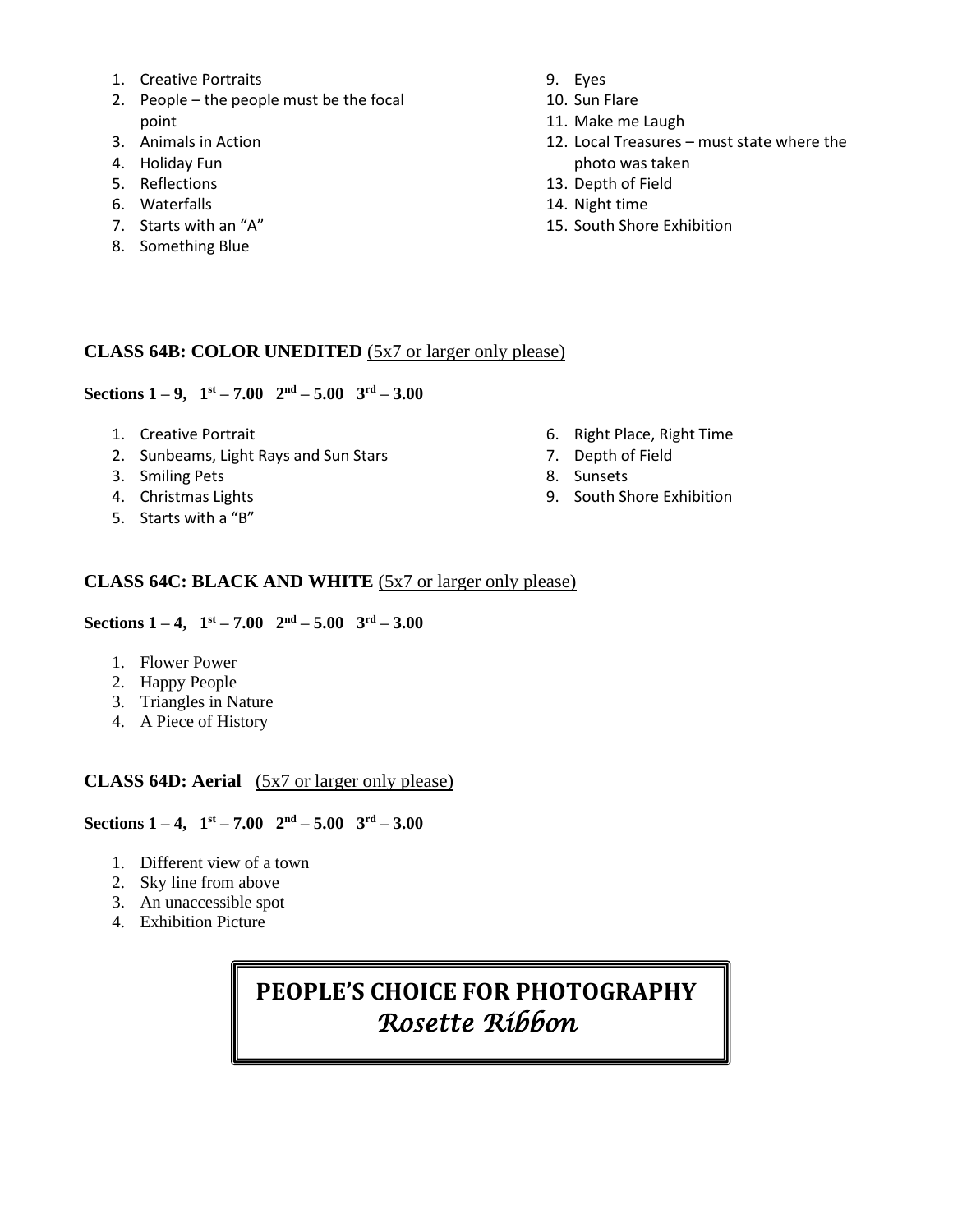### **CLASS 64 - HOUSEHOLD ARTS**

1) All baking items will be disposed of by the Director and her staff after the close of the Exhibition on Sunday for public health reasons.

- 2) Exhibits must be the work of the Exhibitor.
- 3) Prepared mixes are not permitted.
- 4) Spoiled items will be disposed of by the Director and her staff.
- 5) Jams, Jellies & Pickles Must have a tight seal & be free from mold or they will not be judged.
- 6) **It would be appreciated if exhibits came on paper plates in plastic bags.**

### **CLASS 64A: HOME BAKING**

#### **PLEASE NOTE**:

To be eligible to enter any of the special categories (i.e.: Fleishmann Yeast, Robin Hood Flour, Certo, Crosby's, Mazola, etc.), SENIORS & **ADULTS MUST ENTER IN NO LESS THAN 4 (four) REGULAR CATEGORIES AND INTERMIDIATE & JUNIORS IN 1 (one). PROOF OF PURCHASE IS REQUIRED IN EACH CATEGORY. PLEASE ATTACH PRODUCT LABEL & RECIPE TO EACH ENTRY TAG.**

#### **Sections**  $1 - 26$ ,  $1<sup>st</sup> - 6.00$   $2<sup>nd</sup> - 5.00$   $3<sup>rd</sup> - 4.00$

- 1. Bread, white single loaf, with entire crust
- 2. Bread, brown single loaf, with entire crust
- 3. Bread, whole wheat single loaf, with entire crust
- 4. Bread, multi-grain single loaf, with entire crust
- 5. Bread (raisin), single loaf, with entire crust
- 6. Sweet Bread, any variety, no yeast (small loaves accepted)
- 7. Pan Rolls (plain) yeast, 3
- 8. Rolls (cinnamon) yeast, 3
- 9. Tea Biscuits, 3
- 10. Muffins any fruit, vegetable, bran etc. 3
- 11. Doughnuts, (plain or sugared) 3
- 12. White or Chocolate Cake not iced half
- 13. Any other Cake not iced half
- 14. Gingerbread not iced half
- 15. Squares/BALLS, any variety, 3
- 16. Peanut Butter Cookies
- 17. Sugar Cookies NOT ICED, 3
- 18. Oatmeal or Chocolate Chip Cookies, 3
- 19. Shortbread Cookie
- 20. Fancy Cookies, 3
- 21. Tarts fruit filled, 3
- 22. Candy, 3 pieces
- 23. Drop Cookies, 3
- 24. Decorated Cookies, 3
- 25. Decorated Cupcakes using Regular Icing (3)
- 26. Brownies (3)

### **Gluten Free Baking**

**Sections 27-29, 1st – 6.00 2nd – 5.00 3rd – 4.00**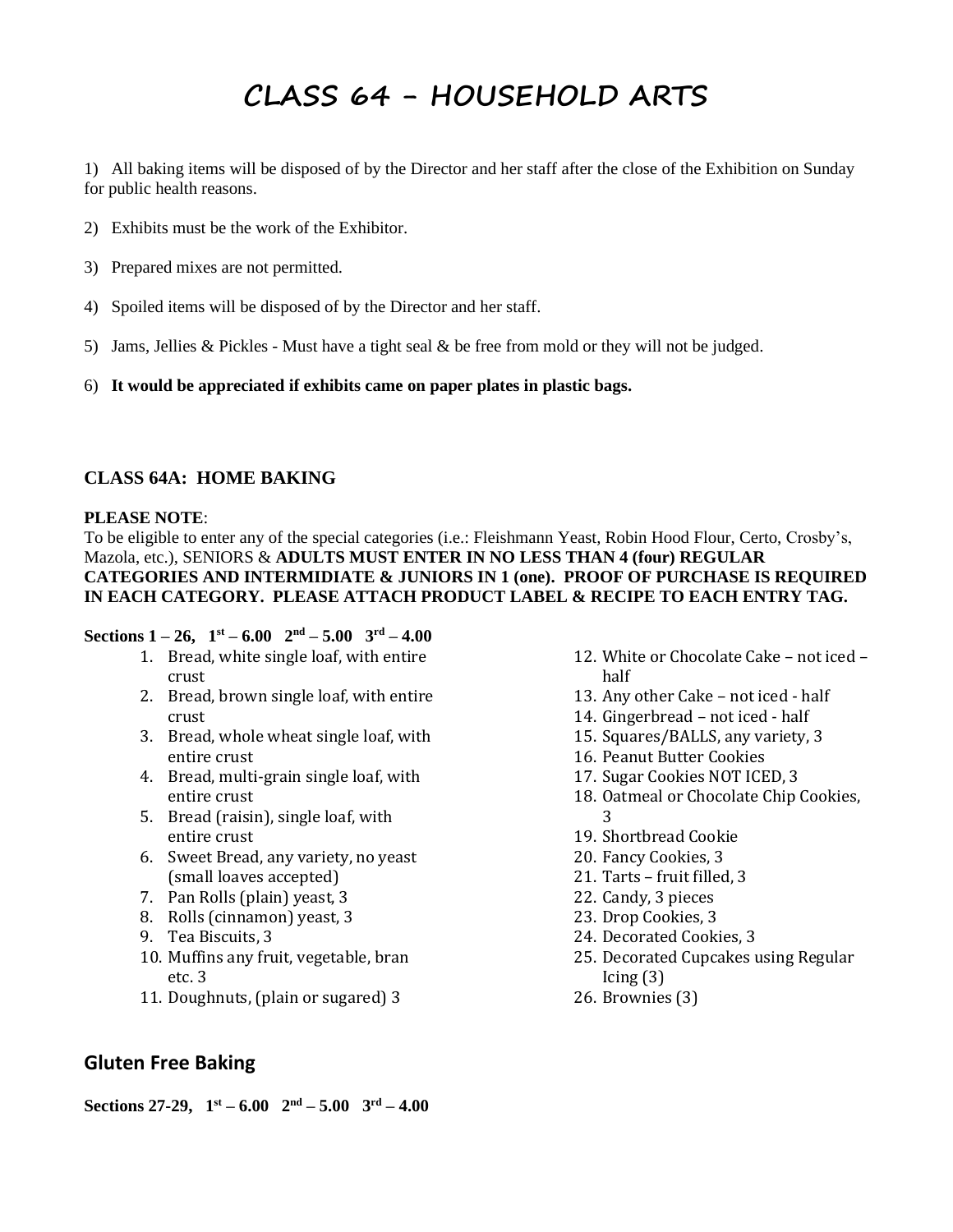27. GLUTEN FREE Dessert/Sweets (3) 28. GLUTEN FREE Bread 1 loaf any size 29. GLUTEN FREE Muffins (3)



### **CLASS 64B: DECORATED CAKES**

Can be decorated Styrofoam form, a real cake is not necessary, as you are being judged on your decorating skills.

### **Sections 1** – **5,**  $1^{st}$  – **20.00**  $2^{nd}$  – **17.00**  $3^{rd}$  – **14.00**

- 1. Decorated Cake using Fondant
- 2. Decorated Cake using Butter Cream Frosting
- 3. Decorated Cake, Theme Related, e.g. Birthday, Halloween, Wedding, Baby, Christmas etc.
- 4. Decorated Cake, Nature related
- 5. Decorated Cake, 2019 Exhibition Theme-Pulling Through 2022

## "LOOK WHATS NEW!!!!!"

### Special Baking Contest



We are introducing a new section All you need to do is make the following recipe Enter 3 pieces for judging…. there will be a different recipe every year.

### **CLASS 64C: Special Baking Contest**

**1 st – 4.00 2nd – 3.00 3 rd – 2.00**

### **Oatmeal Cake**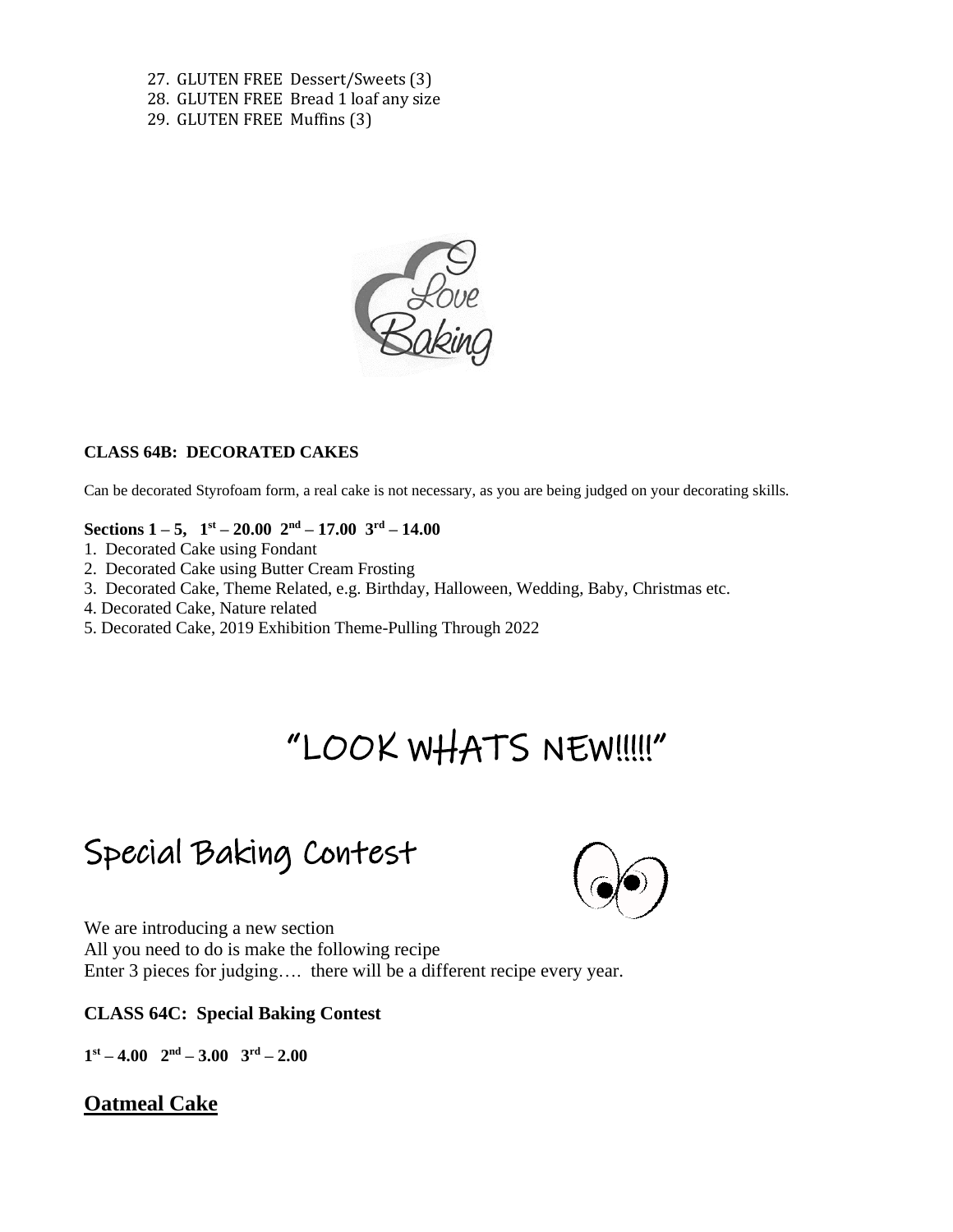1 cup white sugar 1 cup brown sugar 1 cup vegetable oil 2 eggs 1 tsp. vanilla 1 tsp. soda ½ tsp. baking powder  $\frac{1}{4}$  tsp. salt 1 cup rolled oats 1 ½ cups flour 1 ½ cups boiling water

Topping: ¾ cup brown sugar  $\frac{1}{2}$  cup chocolate chips  $\frac{1}{2}$  cup walnuts

Preheat oven to 350 degrees. Mix all dry ingredients (except sugars) in a bowl & set aside, mix sugars, oil & eggs until well blended, add dry ingredients and boiling water, stir well. Pour into a greased 9 x 13 pan, sprinkle topping over top of cake and bake for 45 – 50 minutes, or until an inserted toothpick comes out clean.

### **CLASS 64D: JELLIES (in 125ml OR 250ml JARS)**

\*JARS NEED A TIGHT SEAL, IT SHOWS PROPER PROCESSING

### **Sections**  $1-4$ ,  $1^{\text{st}} - 6.00$   $2^{\text{nd}} - 5.00$   $3^{\text{rd}} - 4.00$

- 1. Cherry
- 2. Grape
- 3. Apple
- 4. Any other kind (please list name)



### **CLASS 64E: JAMS (in 125ml OR 250ml JARS**)

\*NO FROZEN JAMS \*JARS NEED A TIGHT SEAL, IT SHOWS PROPER PROCESSING

### **Section**  $1-4$ ,  $1^{\text{st}} - 6.00$   $2^{\text{nd}} - 5.00$   $3^{\text{rd}} - 4.00$

- 1. Strawberry
- 2. Raspberry
- 3. Blueberry
- 4. Any other kind (please list name)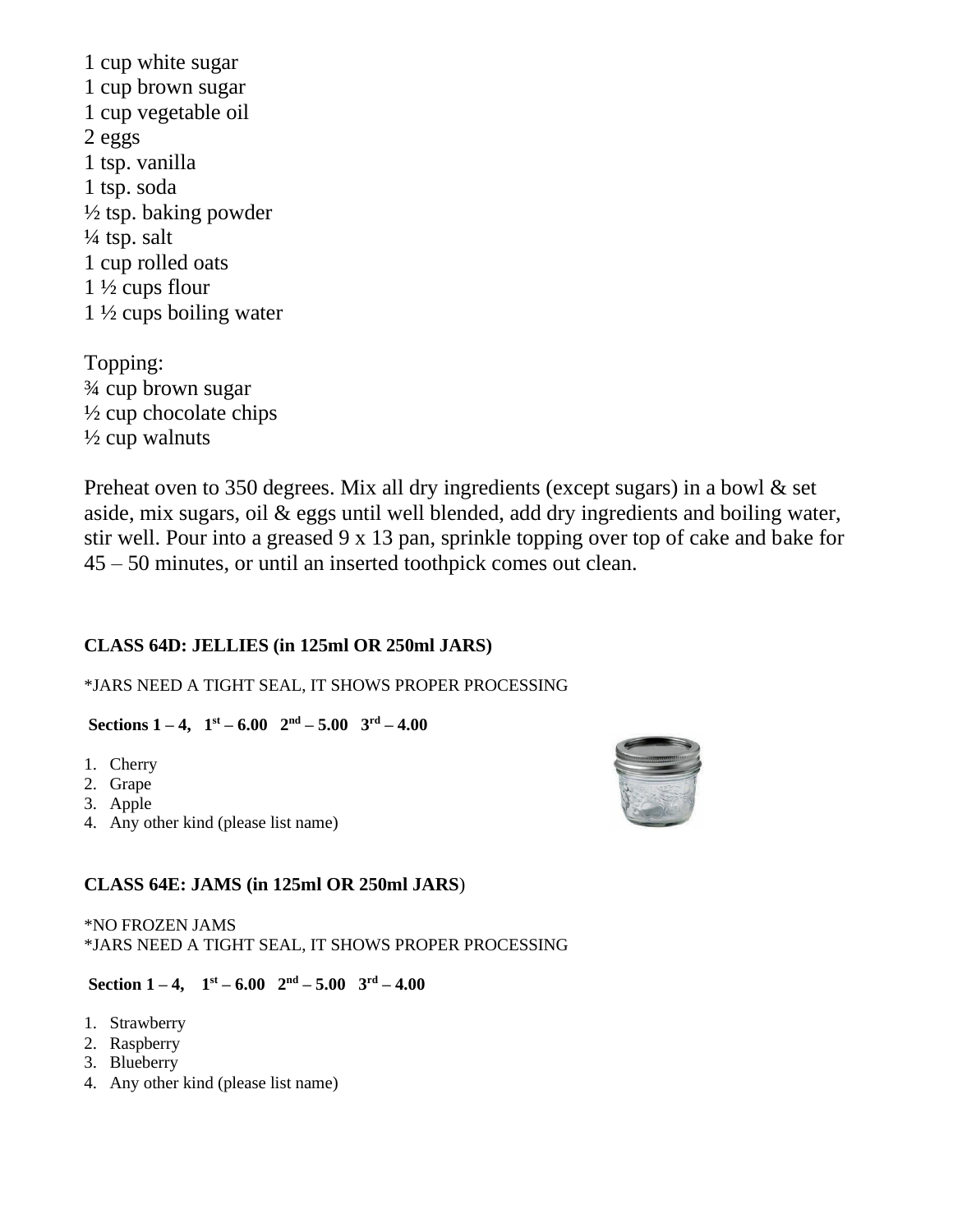### **BERNARDIN JAM/JELLY AWARD**

For the Best tasting Jam/Jellies. Winner will receive a \$20.00 Gift Certificate & a Rosette Ribbon from Bernardin

### **CLASS 64F: PICKLES (in 250ml JARS**)

JARS NEED A TIGHT SEAL. A TIGHT SEAL SHOWS PROPER PROCESSING.

### **Sections 1** – **11,**  $1^{st}$  – **6.00**  $2^{nd}$  – **5.00**  $3^{rd}$  – **4.00**

- 1. Chow-chow
- 2. Mustard Pickles
- 3. Dill Pickles
- 4. Mustard Beans
- 5. Pickled Beets
- 6. Any Relish
- 7. Bread and Butter Pickles
- 8. Sweet Mixed Pickles
- 9. Pickled Vegetables
- 10. Any other pickled vegetable
- 11. Canned sauce

For recipes and helpful hints on Home Canning visit: www.bernardin.ca

Ī

### **Bernardin Best of Show Home Canning**

(\$30.00 gift certificate)

### **Bernardin Best Jam / Jelly Award**

(\$20.00 gift certificate)



Please consider visiting the Bernardin Website and sign up for their newsletter, visit their Facebook Page or Instagram Account to show your support.

**NOTE: you must include the recipe of your items you submit, if no recipe is included, your entry will not be judged**

### **CLASS 65 - FLORICULTURE**

1. All exhibits are at owner's risk - although every effort will be taken to protect the exhibits.

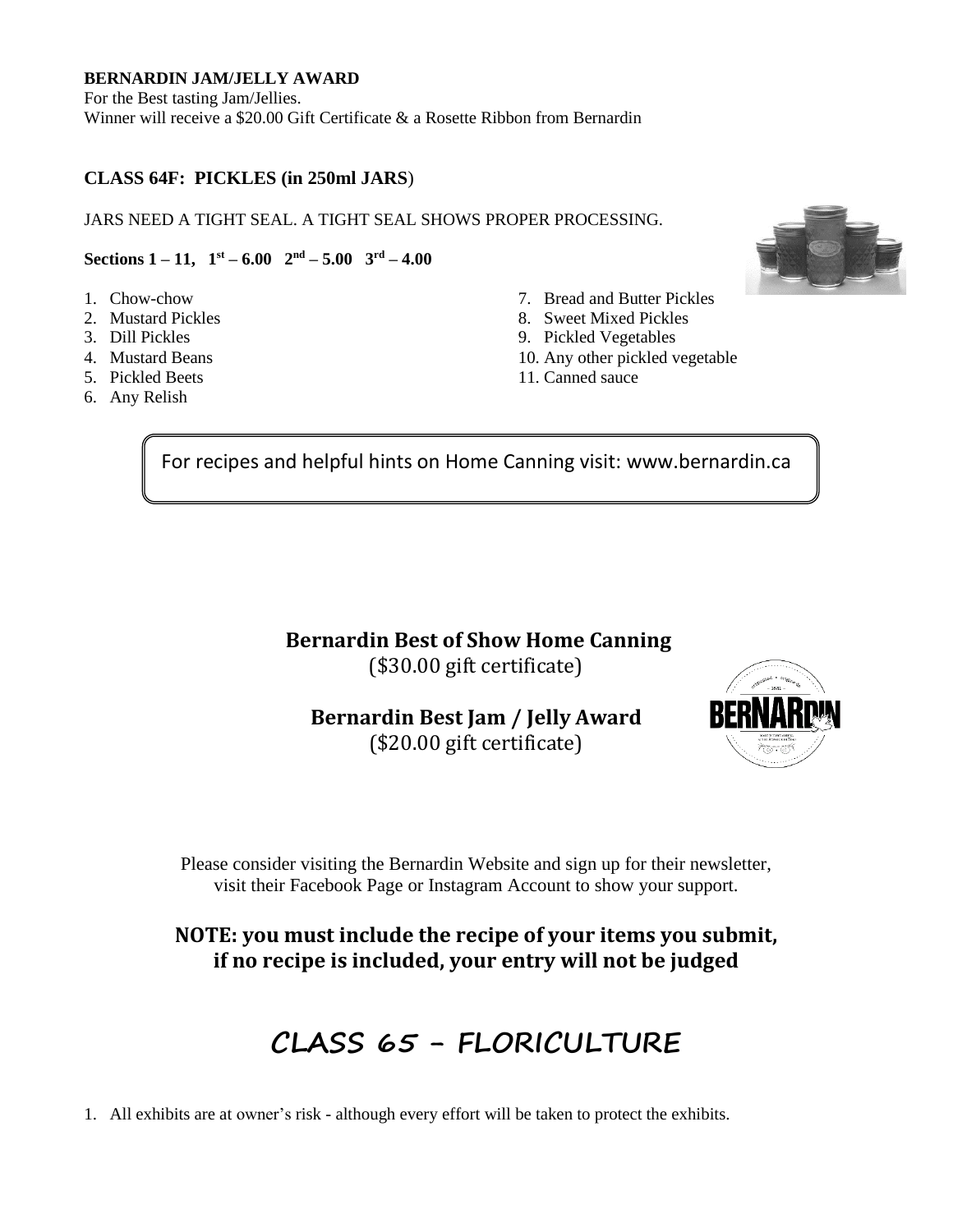- 2. If a certain number of blooms, spikes and stalks, etc. are specified, the exact number of these must be shown. Otherwise, exhibits will be disqualified.
- 3. **BLOOM -** one flower at least one-third open on single stem. e.g.: Dahlia, Aster **STALK -** several flowers borne along a stem on short petioles. e.g.: Larkspur **SPIKE** - flower sessile on extended stem, e.g.: Gladioli, Salvia **SPRAY -** several flowers on short branches on one stem. e.g.: Phlox **COLLECTION -** at least six different varieties. **BUD** - unopened bloom. **STEM -** several small flowers on top in a bunch, e.g.: Cleome, Verbena
- 4. Display bottles used are to be clear and of an appropriate size.
- 5. All arrangements made from floral material only.
- 6. This is your chance to show off a bit!! Let your friends and family see all the hard work that you have put in your garden.



### Let's celebrate summer and our love of gardening!!

### **CLASS 65A: ANNUALS**

#### **Sections 1 – 18, 1 st -3.00 2 nd – 2.00 3 rd – 1.00**

- 1. Antirrhinum (Snapdragons), 3 stems
- 2. Ageratum, 3 stems
- 3. Calendula, 3 stalks
- 4. Cosmos, 3 stems
- 5. Marigold, small (French) 3 blooms
- 6. Marigold, large (African) 3 blooms
- 7. Nasturtiums, 3 blooms, may include foliage
- 8. Pansy, 3 blooms
- 9. Petunia, single, 3 blooms
- 10. Petunia, double, 3 blooms

### **CLASS 65B: PERENNIALS**

#### **Sections 1 – 14, 1 st– 3.00 2nd – 2.00 3rd – 1.00**

- 1. Astilbe, 3 stems
- 2. Coreopsis, 3 stems
- 3. Daisy (any), 3stems
- 4. Echinacea, (Coneflower) 3 stems
- 5. Gaillardia, 3 stems
- 6. Hydrangea
- 11. Phlox, 3 stems
- 12. Sweet Pea, 3 stems
- 13. Verbena, 3 stems
- 14. Zinnia, 3 stems
- 15. Any other annual, 3 specimens
- 16. Collection of Annuals: 6 varieties only, in 6 bottles, 1 specimen each
- 17. Bouquet of Annuals
- 18. Impatience (in pot)
- 7. Lilium, 1 stalk
- 8. Monarda (bee balm) 3 blooms
- 9. Rudbeckia, 3 blooms
- 10. Phlox, 3 stems
- 11. Any other Perennial, 3 specimens
- 12. Collection of Perennials: 6 varieties in 6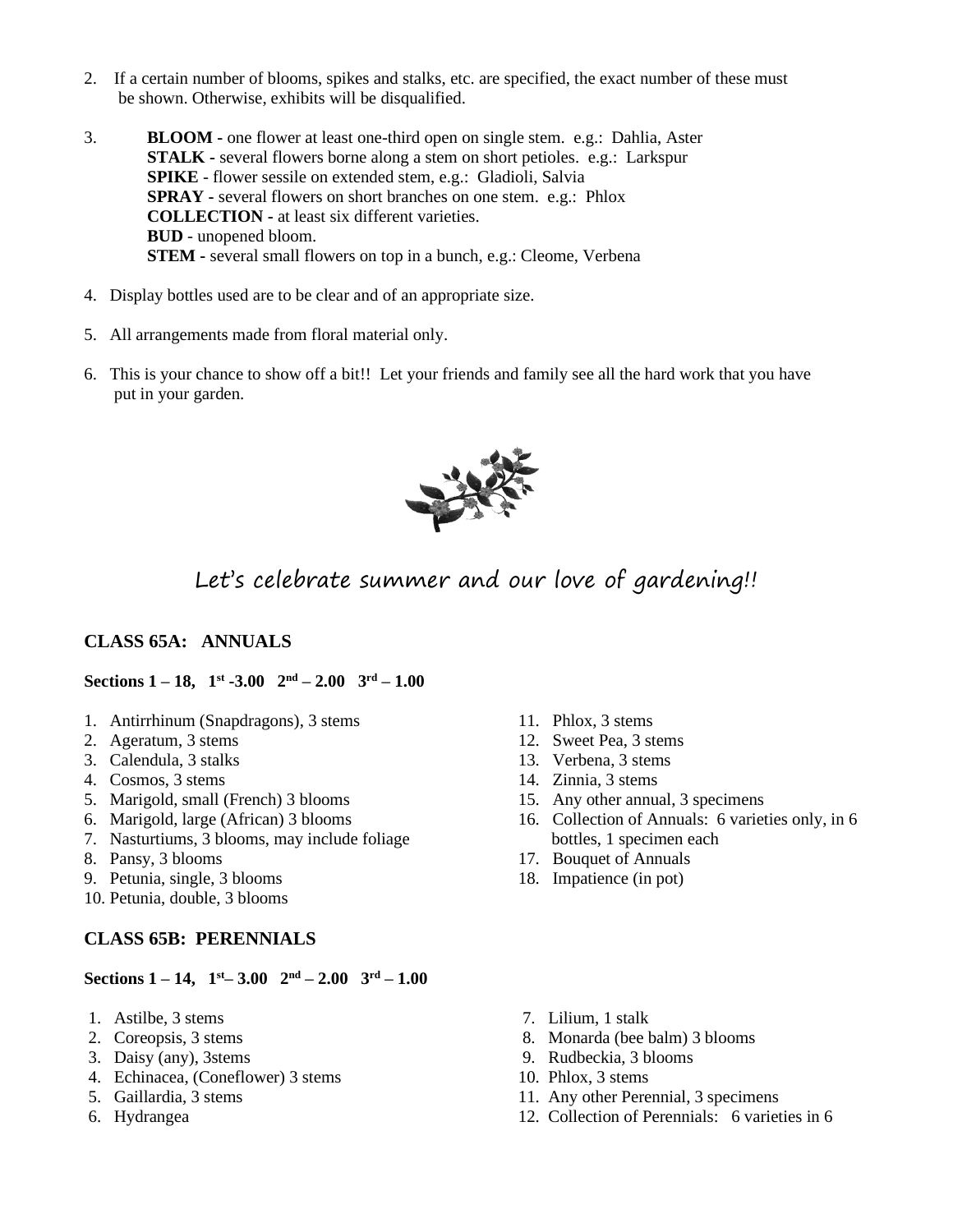bottles, one (1) specimen in each bottle.

13. Bouquet of Perennials

### **CLASS 65C: SPECIMENS**

**Sections 1-3,**  $1^{st} - 5.00$   $2^{nd} - 4.00$   $3^{rd} - 3.00$ 

- 1. Roses
- 2. Clematis, any variety, 1 bloom
- 3. Hosta, any variety, 1 stalk

### **CLASS 65D: FLORAL DESIGNS**

#### **\*\* Unless otherwise stated, purchased flowers may be used. \*\***

 **Sections 1–11,**  $1^{st} - 10.00$   $2^{nd} - 9.00$   $3^{rd} - 8.00$ 

- 1. **Oh Canada** design using red & white with appropriate foliage.
- **2. 2022 Exhibition Theme** –"Pulling Through 2022"
- **3. Fruits and Flowers**
- **4. Days Gone By**
- **5. Pretty in Purple**

### **CLASS 65E: HOUSE PLANTS IN BLOOM**

**Sections 1** – **8**,  $1^{st}$  – **5.00**  $2^{nd}$  – **4.00**  $3^{rd}$  – **3.00** 

- 1. African Violet, single, double or collection of at least 4 plants.
- 2. Peace Lily, 1 pot
- 3. Geranium, 1 pot
- **6. Local Treasures**
- **7. Fun in the Sun**
- **8. Beach Bum**
- **9. Ombre**
- **10. Minimalist**
- **11. Fairy Garden, one pot, must include living plants**
- 4. Hoya, 1 pot
- 5. Flowering Maple, 1 pot
- 6. Lipstick or Goldfish, 1 pot
- 7. Cactus or succulent, 1 pot
- 8. Any other house plant in bloom

### **CLASS 65F: HOUSE PLANTS NOT IN BLOOM**

 **Sections 1-13,**  $1^{st} - 5.00$   $2^{nd} - 4.00$   $3^{rd} - 3.00$ 

- 1. Coleus, 1 pot
- 2. Geranium, 1 pot
- 3. Jade Plant, 1 pot
- 4. Philodendron, 1 pot
- 5. Spider Plant, 1 pot
- 6. Prayer plant, 1 pot
- 7. Any Ivy, 1 pot
- 8. Pothos- 1 pot
- 9. Hoya, 1 pot
- 10. Any fern, 1 pot
- 11. Christmas Cactus, 1 pot
- 12. Any other Cactus or Succulent, 1 pot
- 13. Any other, not in bloom

14. Sweet Peas (3 stalks)